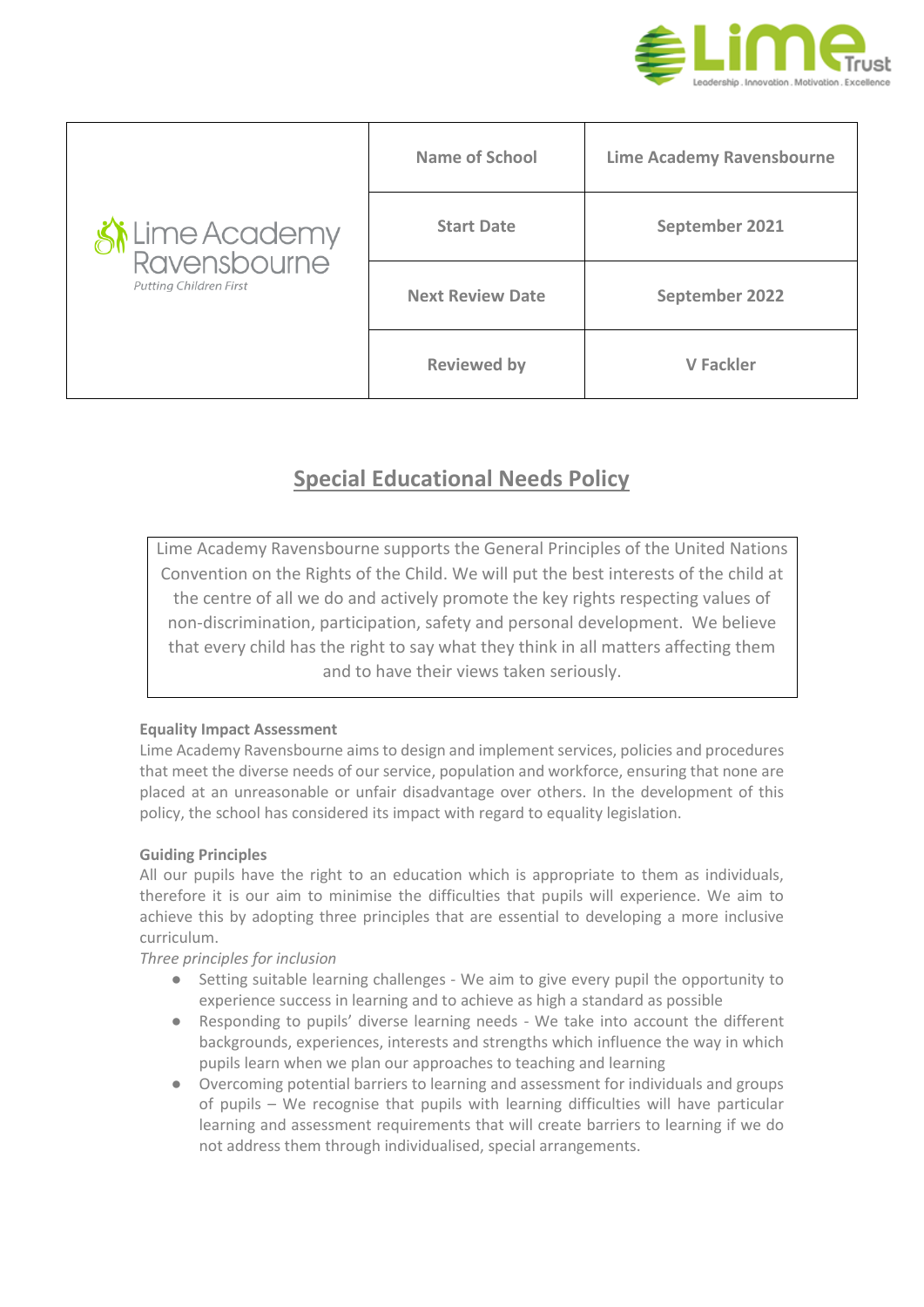In making provision for pupils with special educational needs and disabilities our policy objectives are:

- to ensure that our duties, as set out in the Equality Act 2010, are fully met to enable pupils with a diverse range of special educational needs and disabilities to join in as fully as possible with the normal activities of the school
- to ensure the school has an accessibility plan in line with statutory guidelines.
- to ensure that all pupils gain access to a broad and balanced curriculum and have an equal opportunity to receive an education that is appropriate to their needs;
- to identify the needs of pupils with disabilities and/or special educational needs and disabilities (SEND) as early as possible and ensure a personalised learning programme;
- to use our resources as efficiently and equitably as possible when assessing and meeting the special educational needs of our pupils;
- to develop a partnership with parents/carers in order that their knowledge, views and experience can assist us in assessing and providing for their children;
- to take into account the ascertainable wishes of the children and young people concerned and, involve them in decision making in order to provide more effectively for them;
- to make reasonable adjustments to enable children and young people with disabilities to access the whole school curriculum including school trips and out of school hours activities and learning.
- to ensure effective collaboration with Local Authority (LA) services, health services and social care in order to ensure effective action on behalf of pupils with special educational needs and disabilities;
- to ensure that all staff are aware of their responsibilities towards children and young people with special educational needs and are able to exercise them; to carry out the above promptly and with sensitivity in order to avoid embarrassment or further disadvantage to the children and young people we are seeking to help

## **School Aims and Ethos**

We aim to provide a safe, supportive and challenging environment that enables pupils to achieve personal growth in an atmosphere of mutual respect, energy and enthusiasm. This is achieved by education, medical and therapy staff working as a team, in partnership with pupils, their families/carers, the Academy Council and the LA.

## **Admissions**

Admission can be sought at any time during the academic year. All pupils who attend Lime Academy Ravensbourne have an Education Health Care Plan or are on an assessment placement. All pupils are admitted via the LA SEN department who will send an initial consultation request. On receipt of this the pupil and their parents/carers will be invited in to visit and where possible we visit the pupil in their current setting. The Headteacher/ Deputy Headteacher/ Family Support Worker will consider all relevant reports and use information obtained during the visit to decide if Lime Academy Ravensbourne would be a suitable placement for the pupil in accordance with LA guidelines and will inform the LA accordingly. For some children there may be a gradual transition to ensure a smooth, happy integration into school.

## **Person Centred Reviews/ Educational Health Care Plans**

All pupils have an annual person-centred review of their Educational Health Care Plan to ensure progress is monitored, provision is appropriate and targets are set. The views and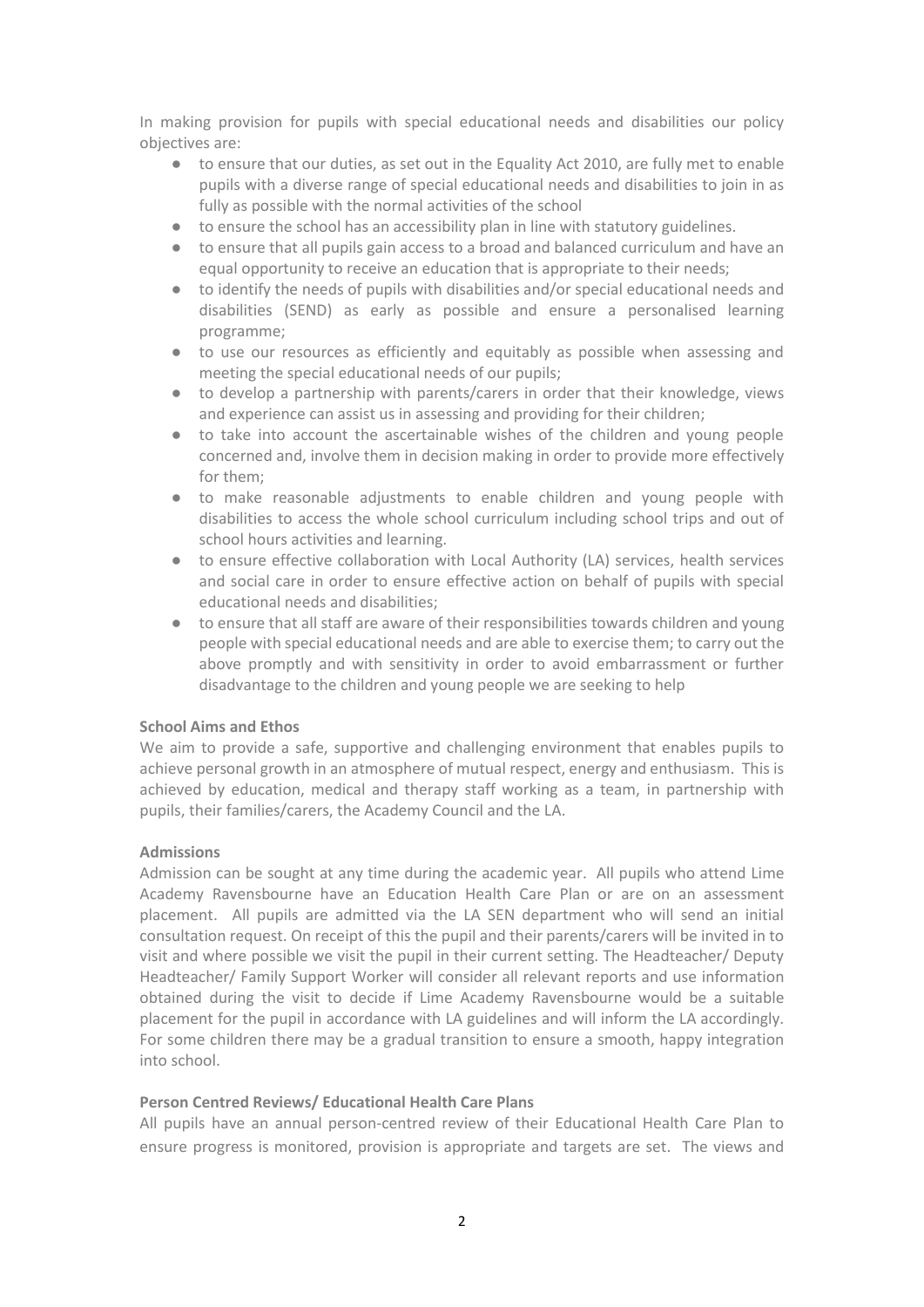input of the pupil and his/her parents/carers are an integral part of this process. All professionals working with the child are invited to attend the meeting.

Reviews taking place after a pupil is in Year 13 are Person Centred Transition Reviews and are attended by a representative of the local authority's advice and guidance team (Prospects). This facilitates preparation for the next phase of a pupil's education.

## **Leaving School**

When a pupil leaves the school, we will forward relevant information about the pupil's needs to the next placement. Where a pupil is moving to another local school or college this will be achieved, wherever possible, by inviting a representative to the last review meeting that is held under the staged procedures described above. We maintain good links with local colleges, to ensure transition and familiarisation opportunities take place.

## **Provision**

The Academy Council, the Leadership Team and the School Staff strive to ensure that all pupils receive a broad and balanced curriculum which is relevant, differentiated, progressive and coherent. It is our intention for pupils to learn and make the best progress they can and to encourage maximum independence in learning.

The school follows a bespoke curriculum which is carefully planned to meet statutory requirements but is modified to meet individual pupil need. We endeavour to give each child the opportunity to reach his/her full potential in every area of the curriculum. This is carried out by getting to know the pupil's individual needs e.g. academic, social, personal and cultural. The school is all through from Nursery-KS5. Pupils are classed according to ability and need and not by age or year groups. This allows us to provide a bespoke, personalised and child centred learning environment for our pupils. Classes are small and have a high adult: pupil ratio.

# **Inclusion**

We are fully committed to the principle of inclusion and the good practice, which makes it possible. Our policy, as set out in this document, will enable pupils with a range of SEND to be an integral part of our school community.

Regardless of the stage pupils have reached all pupils will be given full access to the full range of activities the school has to offer. This will be achieved by careful consideration of the needs of each pupil and by either modifying activities or by providing support that will help the pupils to participate in them.

# **Assessment Recording and Reporting**

These procedures are well established within the school. Our main aims are to establish a clear picture of the child using a multi-disciplinary approach which demonstrates what he/she knows, understands and can do based on recorded observations and evidence. Progress is closely linked to long term EHCP outcomes. It is personalised and based on the child's starting point and level of need. Progress reports are sent home to parents at the end of each term.

## **Resources**

The school provides access to medical, nursing, physiotherapy, occupational therapy, SaLT, HI and VI advisory teachers. The school is well resourced with equipment to allow children with physical disabilities to access the curriculum. Every class has access to a range of ICT.

## **Parents**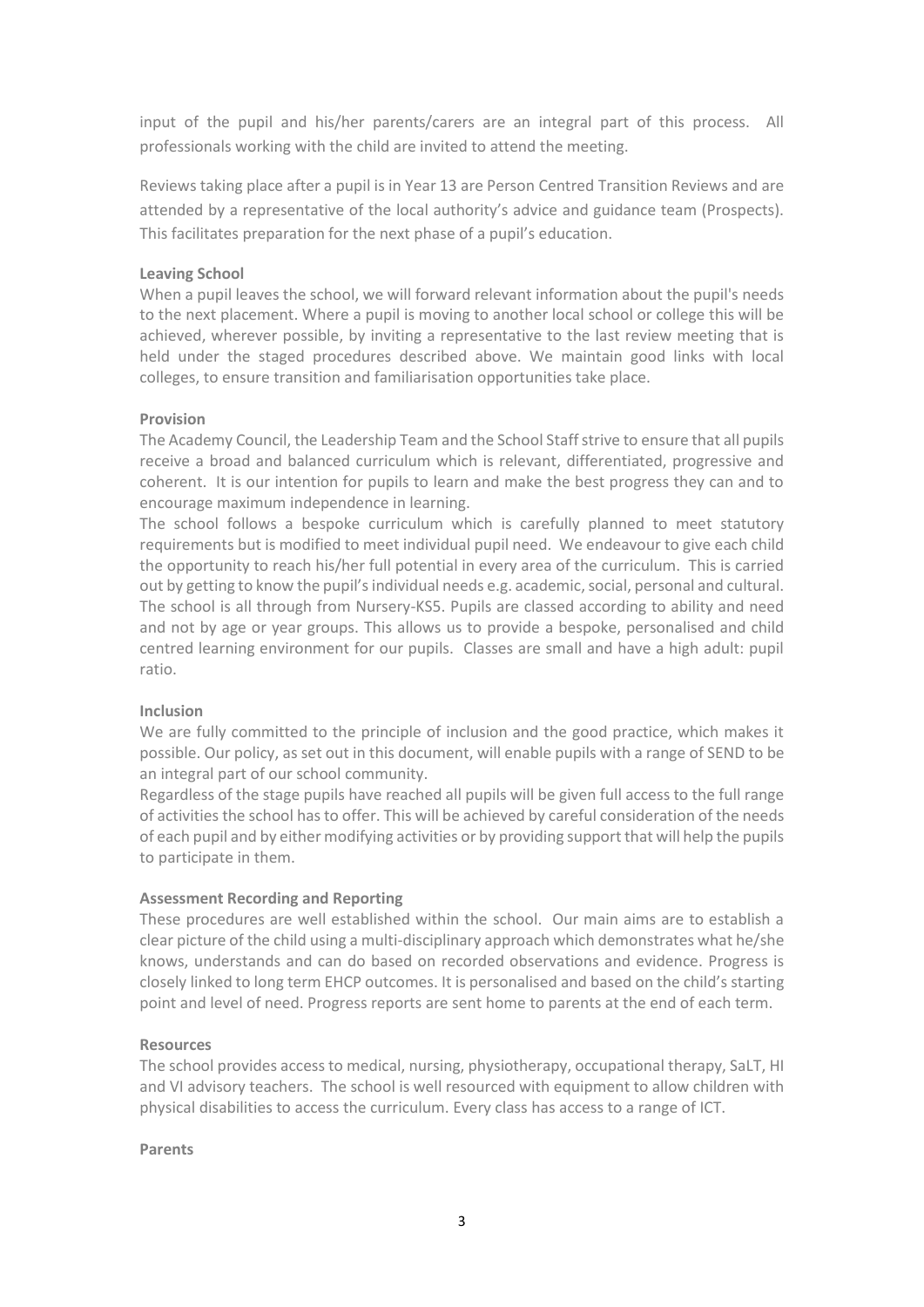The school recognises the importance of working in partnership with parents and their knowledge, views and experience are highly valued. Regular contact with parents is maintained through class emails. We hold 3 whole school parents' evenings and parental input at the annual review is essential. Parents are also encouraged to make contact with the school if they have any concerns and arrangements will always be made to meet with staff at a mutually convenient time. Parents and families are invited to transition days, special events, religious and festive occasions. A weekly newsletter is sent home via Parentmail. Each half term we hold a themed shared learning session where parents/ carers are invited into school to work in class with their child.

The views of parents will be sought at all stages of assessment and provision. The views of the pupil will be ascertained and the pupil will be directly involved in the process.

Staff will try to get to know the parents of all of their pupils and build positive partnerships with them. They will provide homework activities of an appropriate level and nature to encourage them to work with the school in helping their child. Parents and teachers can, by working together, build up a more complete picture of a pupil and his/her needs. We hope that parents will feel able to ask about our provision and express their concerns to us. In return we will seek their help regarding work that they can do with their child at home.

Records will be kept of all who are parents and/or have parental responsibility for each pupil. When this involves adults in more than one household we will deal directly with the parent who has day to day responsibility for the pupil. We will seek to involve all parents and those who have parental responsibility in decisions about their child or young person, while appreciating sensitivities that may arise.

We have a family support worker who works closely with parents to offer support and guidance about a range of issues.

#### **Parent Partnership Services**

The LA has made arrangements to provide impartial information and advice on SEND matters to the parents/carers of pupils with special educational needs and disabilities. The overall aim of the service is to empower parents to play an active and informed role in their child's education. They provide a range of useful information booklets, which are available in school or directly from the service on their website www.havering.gov.uk/pips. Parents will be informed of the availability of this service, which includes access to an independent parent supporter. In Havering this is done through the Parent Partnership Co-ordinator. Details of the service and contact information is available from the Parent Partnership Service.

## **In Service Training**

 All staff should be fully aware of the contents of this policy. The school is committed to the training of all staff to meet a wide range of needs. Training needs are identified through the Whole School Development Plan and analysis of individual Performance Review targets

#### **Working with Outside Agencies**

 The Headteacher, will oversee partnerships with Health Services, Social Care and other relevant professionals working with pupils in the school. Health Care planning will follow the protocol agreed by Health and Education. The Headteacher, or nominated person, will ensure that staff have relevant training and there are procedures in place to support pupils.

## **SEN Information Report**